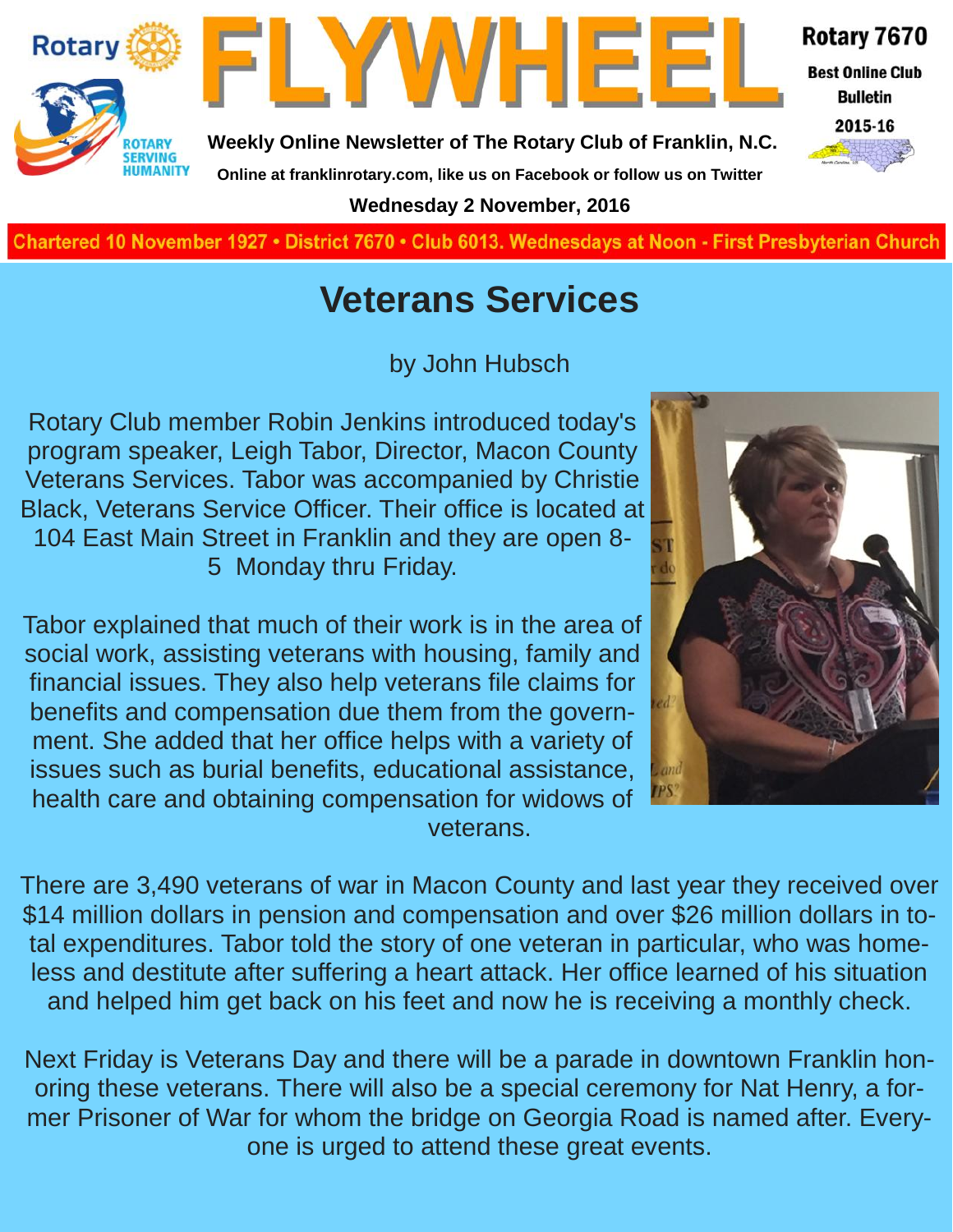



**Weekly Online Newsletter of The Rotary Club of Franklin, N.C. Online at franklinrotary.com, like us on Facebook or follow us on Twitter Wednesday 2 November, 2016**



2015-16



**Charted November 29, 1927 • District 7670 • Club 6013 Wednesdays at Noon - First Presbyterian Church**

### **2019-20 President Nominated!**

On Wednesday IPP Sean Gibson, chair of the nominating committee, announced that Rich Peoples has agreed to serve as club president following Janet Greene in 2019-20. The committee consisted of PP's Gibson,



Susie Ledford, Nancie Wilson, DG Gary Dills and Mike Norris. Congrats Rich!

### **Club Christmas Party**

The Rotary Club of Franklin Christmas Party is scheduled for Thursday December 15th at



Mill Creek. Mark your calendars..this is always a great time of fellowship. Sign up and more details to follow!

#### **Last 4 Way Test Tomorrow!**

The last 4 Way Test at MMS **is tomorrow 11/4.** If you signed up please arrive at Macon Middle School at 745a. The test will start promptly at 8a and run till about 930a. See Amy and sign up today and if you signed up **please let Amy know beforehand if you cant make it** .

#### **Foundation Banquet**

Mark your calendars for the district foundation banquet Saturday November 12th at the Renaissance Hotel in Asheville. Cost is \$50 per Rotarian. The club will reimburse 425 of that. Sign up today on DacDb. Event starts 6p with a cash bar and 630p dinner.

### **Rotary Service 11/9**



Greeter: Janice Edgerton Prayer/Pledge: Debbie Tallent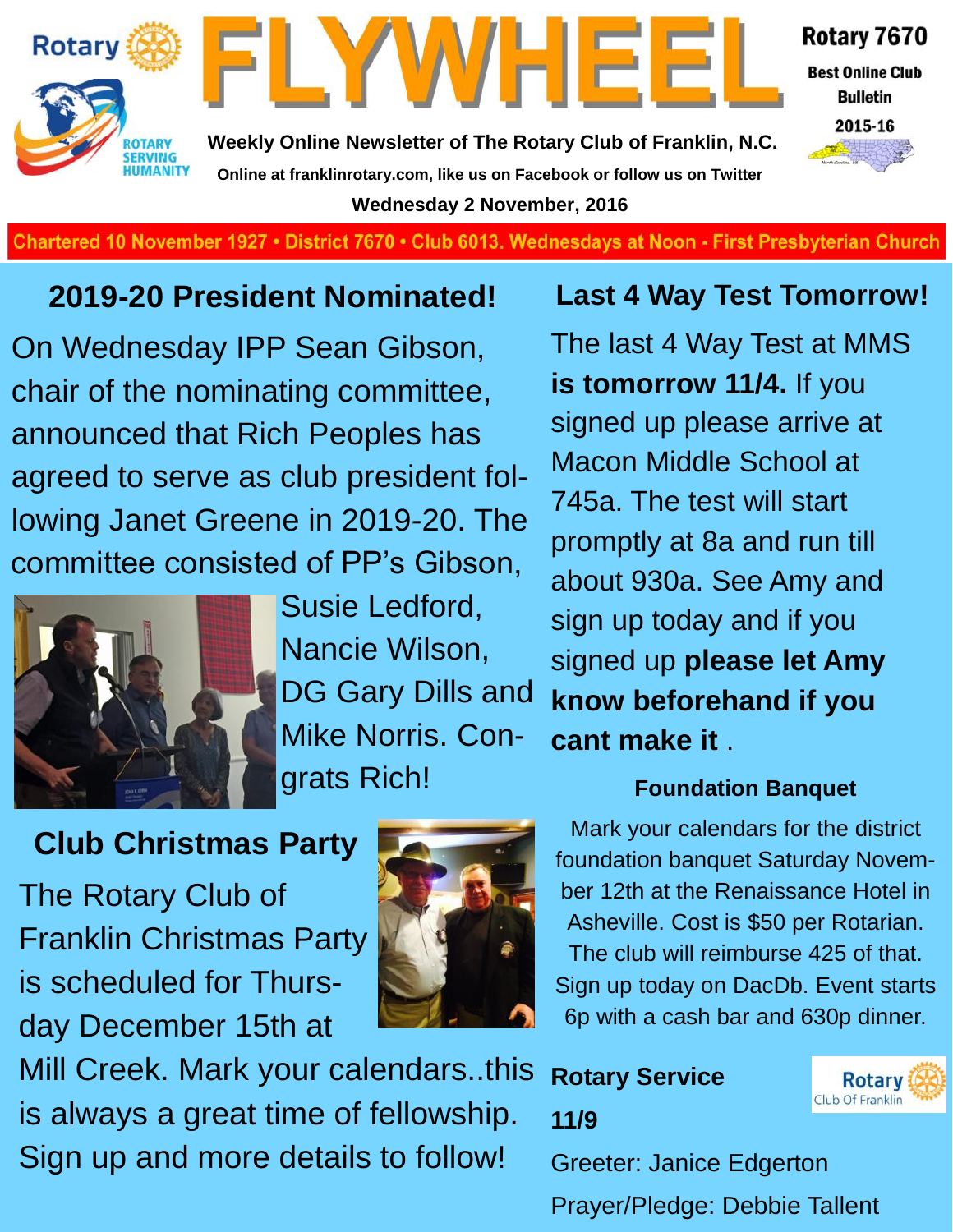



Rotary 7670

**Best Online Club Bulletin** 



**Weekly Online Newsletter of The Rotary Club of Franklin, N.C. Online at franklinrotary.com, like us on Facebook or follow us on Twitter**

**Wednesday 2 November, 2016**

**Charted November 29, 1927 • District 7670 • Club 6013 Wednesdays at Noon - First Presbyterian Church**

#### **Only ONE More Month to SAVE on a LOW Registration Fee for the 2017 RI Convention in Atlanta**

This is a once in a lifetime opportunity. Cost of registration has gone up a little bit but you can still register for **ONLY \$340** until December15) Here's the link for registering for the convention…[www.riconvention.org/en/atlanta](http://www.riconvention.org/en/atlanta) **Also you need to hurry because hotel rooms in Atlanta are booking Fast!!!! Here is some additional incentives for registering NOW!…** You can still get \$65 re-imbursement AND earn a PHF for your club by registering the highest percentage of Rotarians in your club category size for the International Convention in Atlanta June 10-14, 2017 AND a PHF for registering the highest percentage of Rotarians in your club



category size for the Young Leaders and District Conference in Hickory April 28-30, 2017!!

# **Month!**

November is Rotary Foundation month and now is the time to make your plans on contributing to the foundation. Consider Ro-



tary Direct, as it's the easiest way to do so. See Foundation chair Mike Norris or co-chair Vic Perry Today!

## **November is Foundation Fred's Funnies**





You play any dangerous sports?

I some times disagree with my wife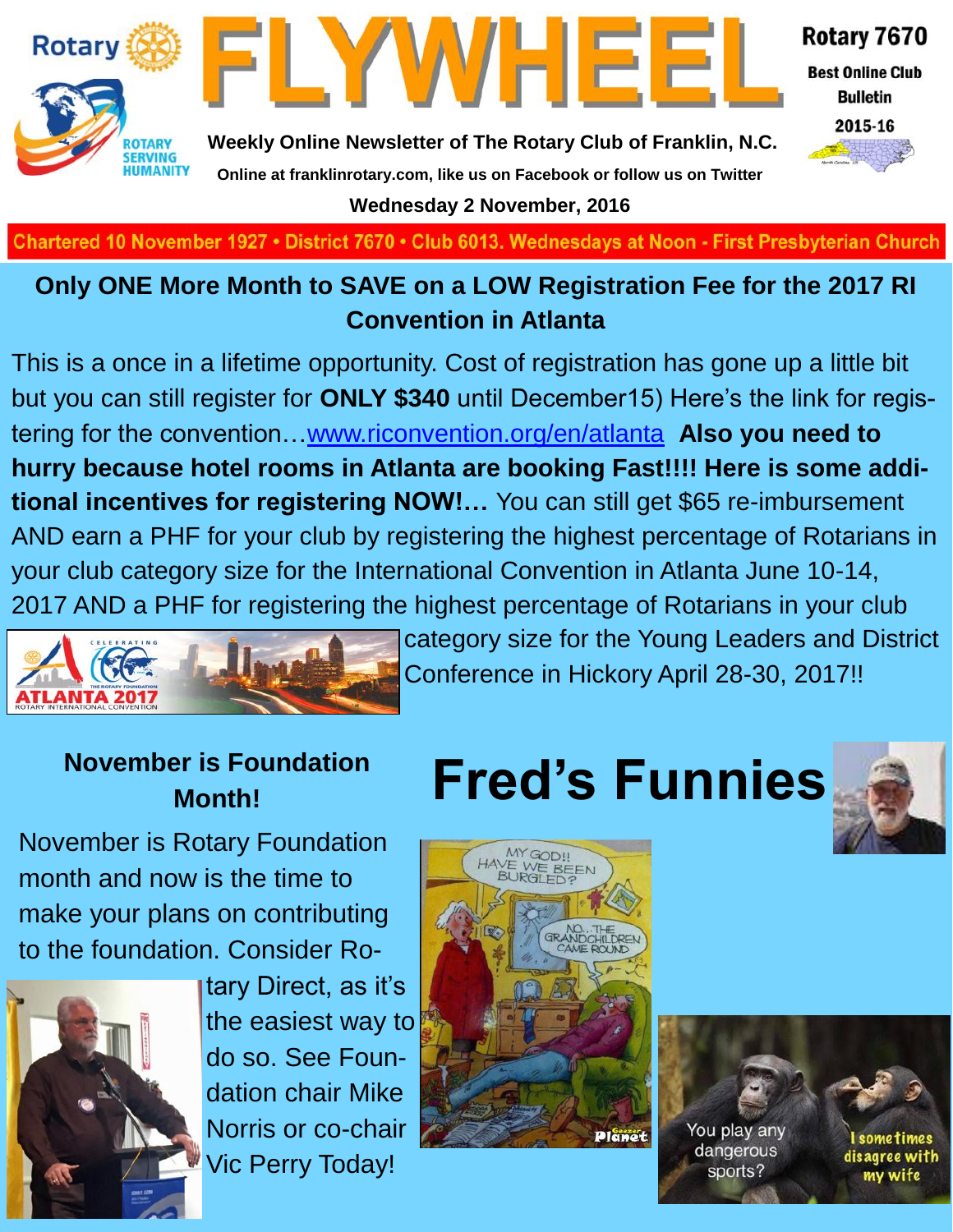

## **Going To Panama in 2017 to Continue Project Panama**

In the spring of 2017 (March 24 – April 3) a team will once again visit Panama. The journey will be 10 days in duration with one full day spent in Panama City visiting historical sites including the Panama Canal, Another visiting and working in an Emberra Village on the Chagres River, several days in the Boquete area working in rural schools, and several days in Bocas del Toro working at a very remote indigenous school. Medical clinics will be conducted and repairs and renovations will be made to schools Personal cost per individual is currently estimated to be between \$1700 and \$1800 which will cover round trip airfare from the US, bus and air transportation, hotel accommodations, and meals while in Panama. Team members are required to have current passports and an international health insurance policy

The Franklin and Sylva Clubs will be primary sponsors of the project and provide team leadership, assist in identifying team members, and undertake fund raising activities in support of the project. The Boquete Club will identify work sites, provide all logistics related to the work "in country", as well as arrange one or two cultural gatherings to increase the team's understanding of the country and its people.

A non-refundable deposit of \$100 is due with application prior to December 16, 2016. One payment of \$500 is due on January 15 and 2 equal payments of \$600 are due on February 15 and March 15. For an application to participate email Sandy Frazier at sandliz222@frontier.com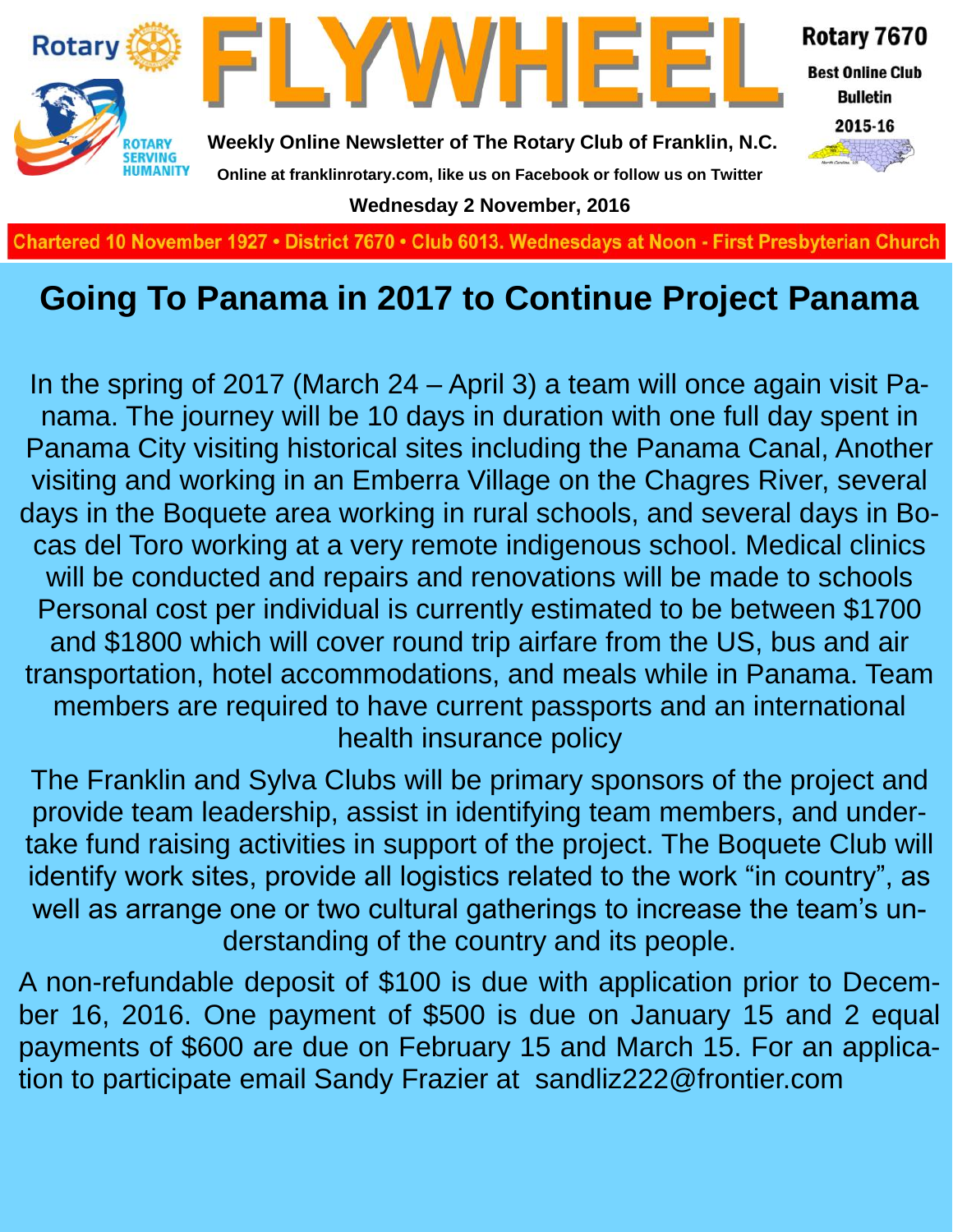

**Charted November 29, 1927 • District 7670 • Club 6013 Wednesdays at Noon - First Presbyterian Church**

#### Join us for a **Stop Hunger Now** packing event **THIS SATURDAY 11/5**

Saturday, Nov. 5 at 12:45 pm – Memorial Hall at First United Methodist Church, Franklin

Come ready to have fun, work hard, and make a difference for hungry families around the world!

Please bring cans and boxes of non-perishable food for CareNet when you come that day. Be a part of addressing hunger both locally and globally!



**Stop Hunger Now** is an international organization that provides meal packages that are shipped around the world to support crisis relief and school feeding programs. We are hoping to pack 30,000 meals and need at least 100 volunteers to do so. In addition, we need \$8700 to cover the cost of 29 cents per meal and still need additional donations. Please register or donate by clicking on this link:

https://shn.secure.force.com/events/SA\_EVENTS\_\_Home?id=701j0000001Zvco

Invite your friends to come, too!

Questions? Contact Rev. Margaret Freeman at First United Methodist Church – assocpastor@firstumcfranklin.org or 828-524-3010